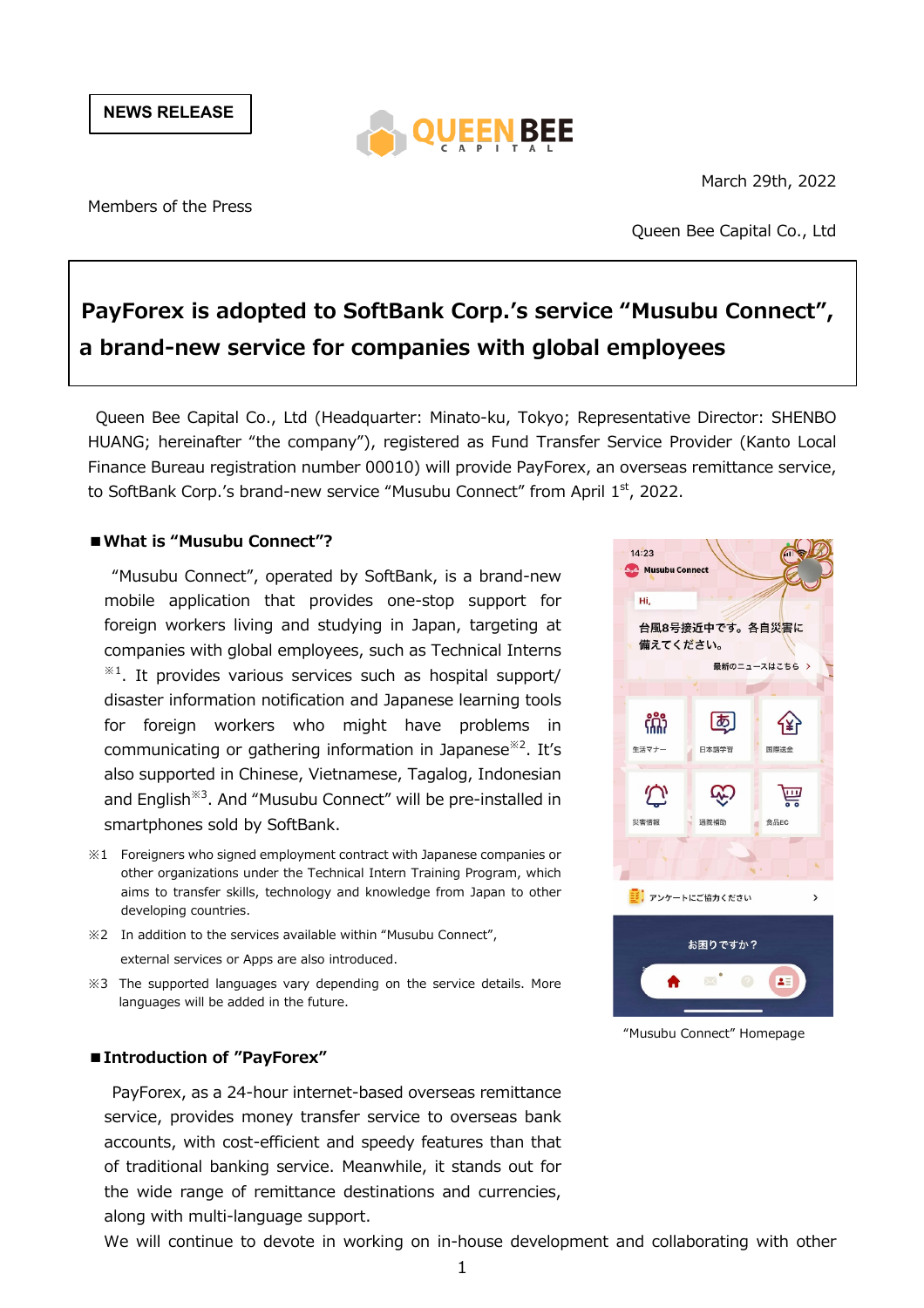companies to streamline the remittance process and improve the convenience of our services.

※ You could sign up with PayForex via "Musubu Connect". And you need to follow the instructions from PayForex when performing remittance.

## **【Features of "PayForex"】**

### **■A wide coverage of currencies & countries**

Remittance to over 200 countries and regions, and over 34 currencies are available. (As of April  $1<sup>st</sup>$ , 2022)

### **■Speedy Remittance**

Fund is able to be received within 24 hours in about 27 countries and the EU area. In addition to "Bank Transfer", "Cash Pickup", "E-Wallet" and "Home Delivery" are available in some areas such as Philippines and Vietnam.

### **■Low-cost remittance fees※4**

We offer competitive low-cost remittance fee for users. For example, when making a remittance of 100,000 yen, the remittance fee to the Philippines is 1,000 yen and to Vietnam is 700 yen.

※4 Remittance fees are revised frequently. See the fee list below for the most up-to-date information. PayForex remittance fee list https://www1.payforex.net/en/todayfee-en/

#### ■ Multi-language support

In addition to Japanese, the overseas remittance transaction screen can also be displayed in English, Chinese (simplified), Indonesian, Thai, Tagalog, Vietnamese, Bengali and Mongolian. The call center also offers support not only in Japanese but also in an abundance of languages for foreign customers: English, Chinese, Indonesian, Thai, Tagalog, Nepalese, Vietnamese, Bengali and Malay.

### **■Fund safeguarded**

PayForex is regulated by Security Deposits system defined in Payment Services Act, and is conducting Guarantee Contract of Security Deposits with SMBC, so your funds will be well secured.

### **■Global Pay Bills/ Mobile Top-up**

Users are allowed to pay global bills (Electricity/ Water/ Gas/ Landline fee) from PayForex account. And Mobile top-up is available with about 870 carries in 153 countries.